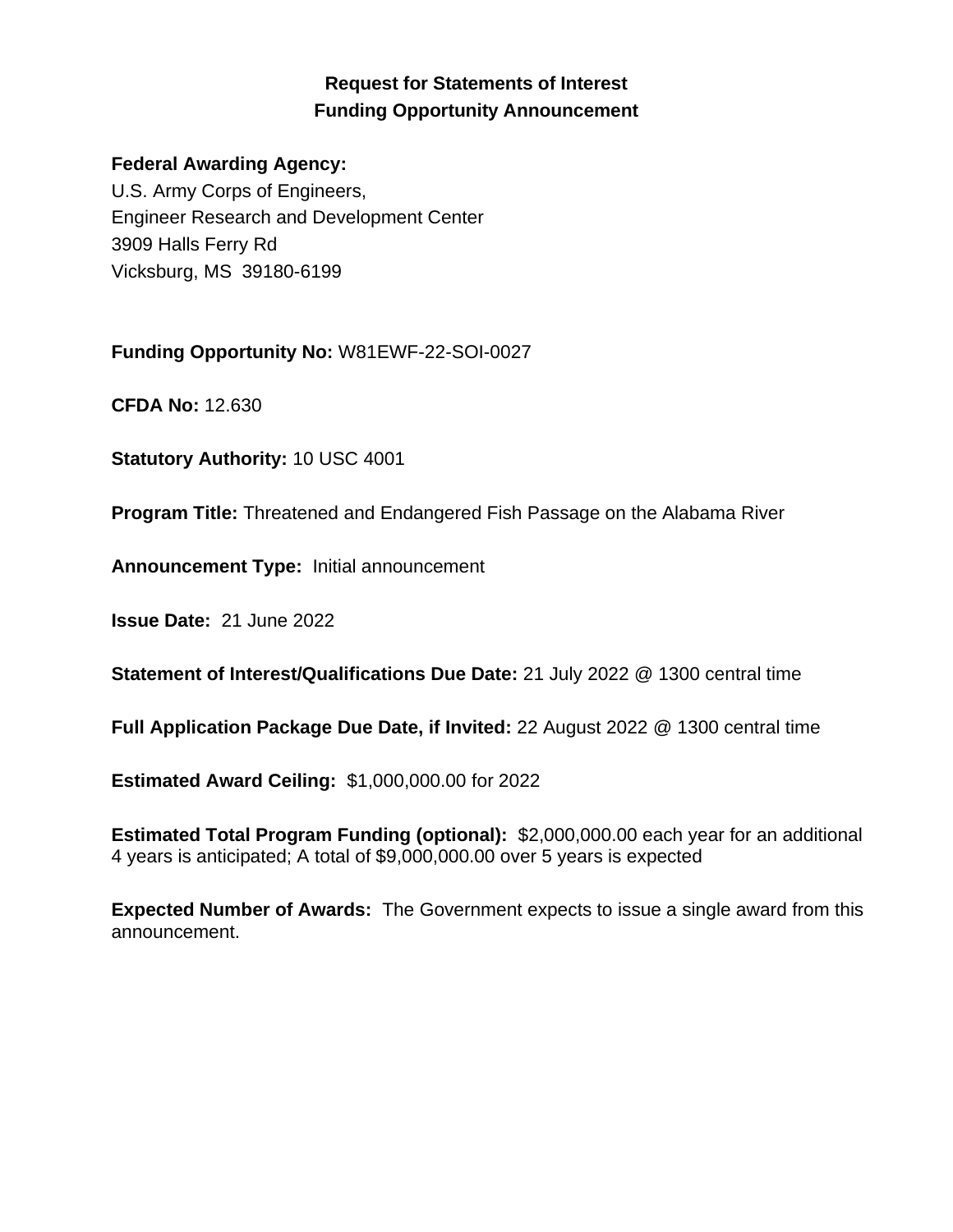## **Section I: Funding Opportunity Description**

## **Background:**

Questions remain whether the operation of navigational lock chambers along the Alabama River helps large riverine fishes move upstream of dams and allow for their natural and historic long-distance migrations, most often for spawning. Species such as sturgeons (including the endangered Alabama sturgeon), paddlefish, and striped bass, as well as lesser known, nongame species like the southeastern blue sucker, smallmouth buffalo, and highfin carpsucker have historically migrated along Alabama's rivers.

Fisheries researchers tagged fish and installed an array of 19 receivers that spanned the distance from the Mobile Delta to the Cahaba River (including inside the lock chambers at Claiborne and Millers Ferry); these receivers automatically detect the signal of tagged fish that pass by them, allowing the researchers to follow fish movements. During preliminary research, the U.S. Army Corps of Engineers conducted daily special non-navigational lockages to allow fish the chance to move past the lock structures. This provided a large number of additional opportunities for fish to move into and through the lock chambers beyond the regular navigational operations of the locks. Preliminary research demonstrated that fish can and do enter lock chambers during these specialized lock operations, just as they can during regular navigational lockages. However, if lock operations are halted or reduced, then these opportunities for fishes to move upstream past the dams on their historic spawning migrations are eliminated, leading to a greatly reduced chance of fish moving upstream to spawn and eventual decline or elimination of the species.

New infrastructure is under consideration; however, questions about what type of infrastructure (bypass channel, fishway, fish lift for example) remain. It is unknown how infrastructure affect fish population impacts, passage further upstream, as well as impact on overall ecosystem health.

#### **Brief Description of Anticipated Work:**

Historically, fish made long distance migrations within the Alabama River. Current fish migrations are largely eliminated by dams, but there is potential, with proper mitigation, to reestablish migration and enhance ecological and economic benefits of the river. The goal of the project is to evaluate the fish movement at two locations in the Alabama River each with a different focus: Claiborne Lock and Dam and Montgomery Lock and Dam, each are USACE structure on the Alabama River.

At Claiborne Lock and Dam, information is needed on the ability of each approach to improve fish passage and what the follow-on population impacts might be. In addition, a wide range of potential species migrate in the Alabama River, and although ERDC has currently has 2D movement data for three species, movement data on additional species is required. These data should include new species across a range of possible sizes as field collection allows. Companion laboratory and numerical studies are envisioned to support field data collection.

At Montgomery Lock and Dam, no high resolution movement data for any species exist. In addition, Montgomery Lock and Dam also has an operating hydropower facility, which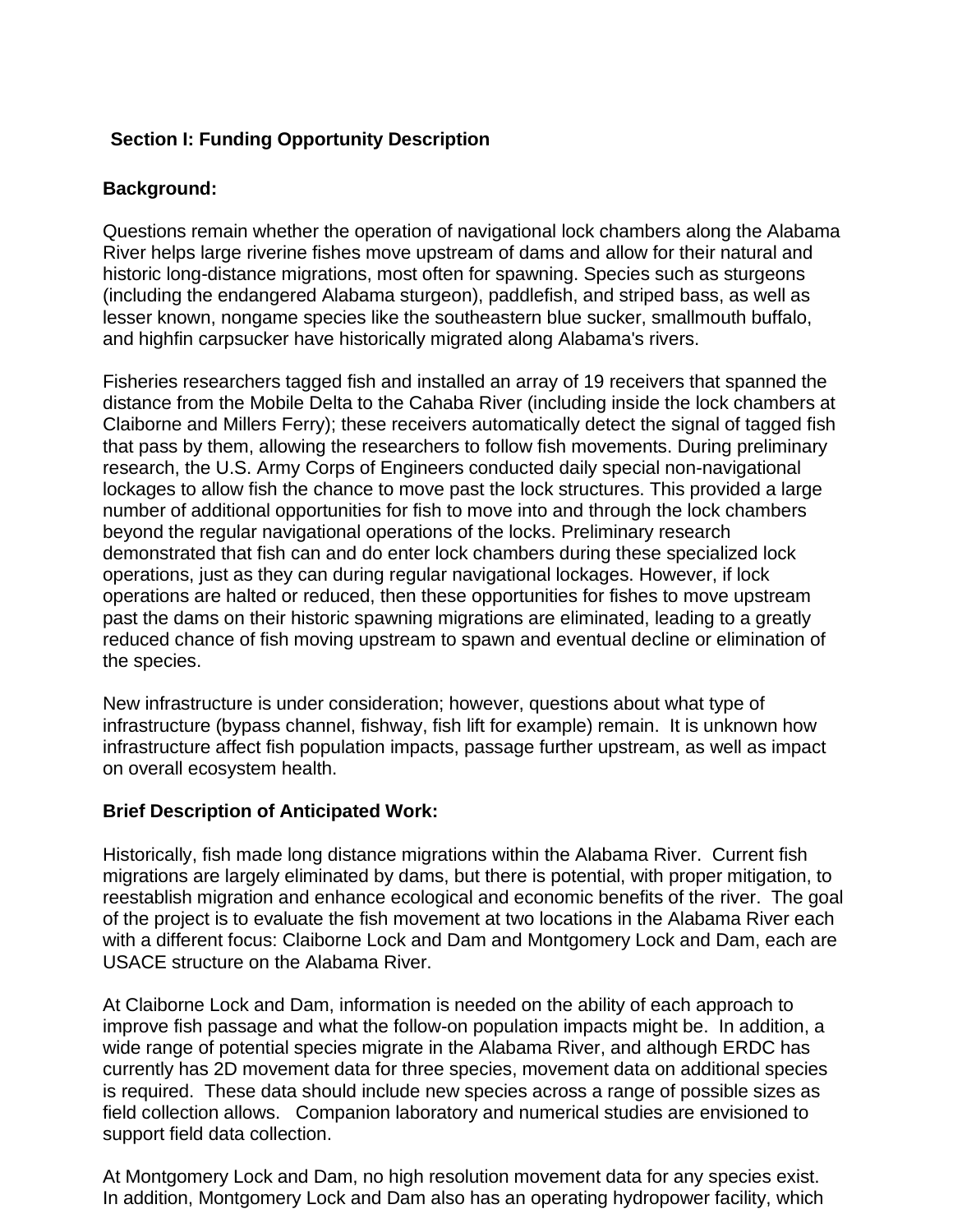possibly complicates fish movement and makes designing fish mitigation more difficult. New movement data, taking into account hydropower operations, is needed for all species including those already measured at Claiborne Lock and Dam. Companion laboratory and numerical studies are needed for Montgomery Lock and Dam. Partnerships with other universities working on locations in the Southeast and Mississippi River watershed with similar issues of locks and dams and fish migration are encouraged.

## **Public Benefit:**

These studies will help ensure the preservation and protection of numerous threatened & endangered (T&E) and native fish species in the Alabama River. The problem is large, with many locks and dams across the Mississippi River and Southeast that have no mitigation for ecosystem impacts including fish. Moreover, developing conceptual and engineering tools for native fish will support understanding about invasive species and how infrastructure may be impacting the spread of invasives.

#### **Section II: Award Information**

Responses to this Request for Statements of Interest will be used to identify potential investigators for studies to be sponsored by the Engineer Research and Development Center to provide field, laboratory and technical support for measuring fish movement near infrastructure. The estimated level of funding for FY22 is approximately \$1,000,000. Further funding beyond FY22 of up to \$2,000,000 per year is possible for a total of \$9,000,000 over 5 years.

#### **Government Involvement:**

ERDC researchers will work cooperatively with the investigator to develop data needs and field protocols and will help make decisions on analytical methods and findings. An ERDC representative will be available for meetings with the investigator whenever necessary. Opportunities for student training at ERDC facilities exist. ERDC personnel will also be available to assist with all aspects of the research.

#### **Section III: Eligibility Information**

- 1. Eligible Applicants This opportunity is restricted to non-federal partners of the Gulf Coast Cooperative Ecosystems Studies Unit (CESU)
- 2. Cost Sharing This action will be 100% funded by USACE.

#### **Section IV: Application and Submission Information – Two Phase Process**

#### **Phase I: Submission of a Statement of Interest/Qualifications.**

- 1. Materials Requested for Statement of Interest/Qualifications:
	- a. Please provide the following via e-mail attachment to: [phoebe.v.fuller@usace.army.mil](mailto:phoebe.v.fuller@usace.army.mil) (Maximum length: 2 pages, single-spaced 12 pt. font).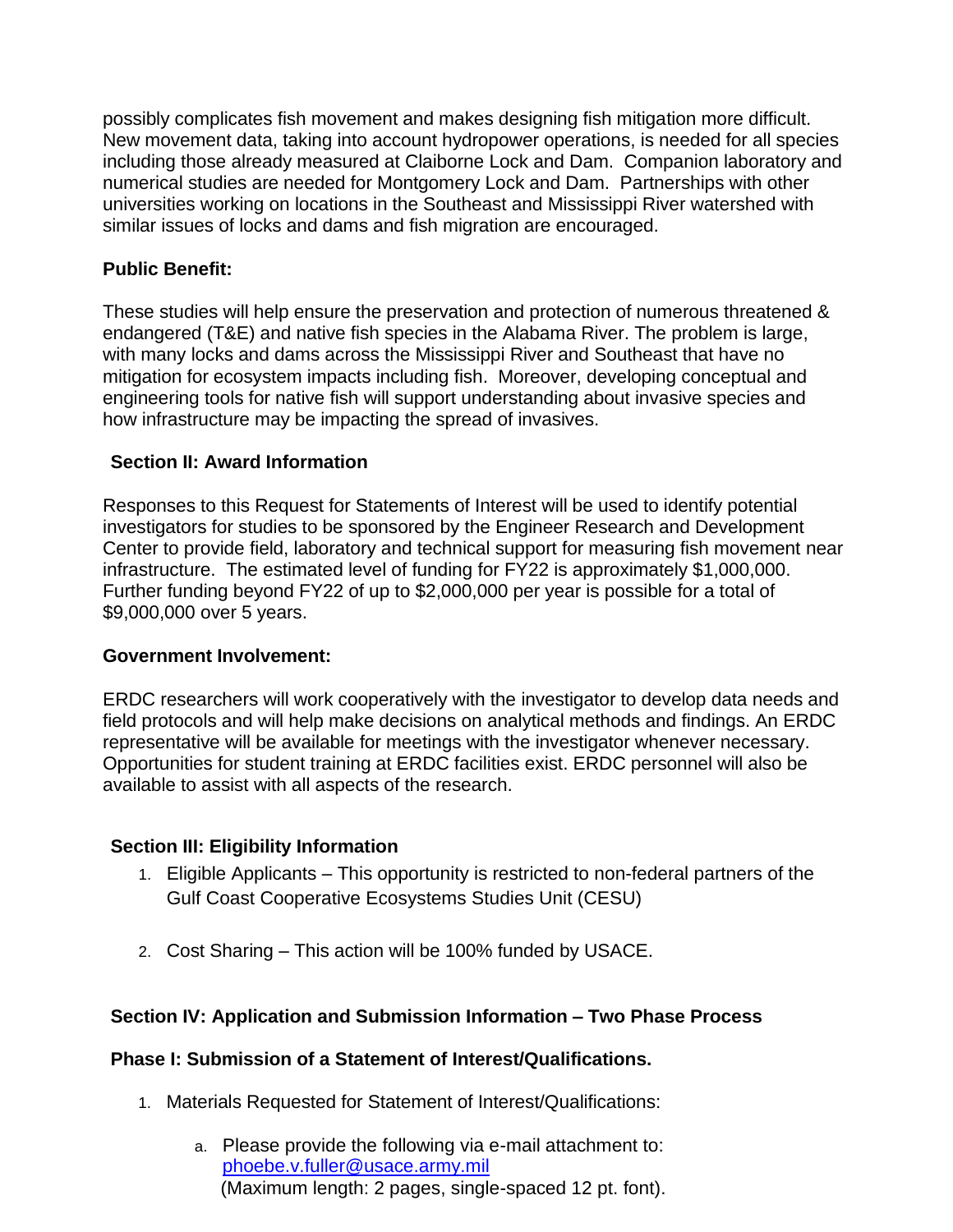- 1. Name, Organization and Contact Information
- 2. Brief Statement of Qualifications (including):
	- Biographical Sketch,
	- Relevant past projects and clients with brief descriptions of these projects,
	- Staff, faculty or students available to work on this project and their areas of expertise,
	- Any brief description of capabilities to successfully complete the project you may wish to add (e.g. equipment, laboratory facilities, greenhouse facilities, field facilities, etc.).

Note: A proposed budget is NOT requested at this time.

The administrative point of contact is Specialist, phone number; [phoebe.v.fuller@usace.army.mil](mailto:phoebe.v.fuller@usace.army.mil)

2. Statement of Interest/Qualifications shall be submitted NO LATER THAN 21 July 2022 @ 1300 central time.

Based on a review of the Statements of Interest received, an investigator or investigators will be invited to move to Phase II which is to prepare a full study proposal. Statements will be evaluated based on the investigator's specific experience and capabilities in areas related to the study requirements.

### **Phase II: Submission of a complete application package to include a full technical proposal including budget, if invited.**

1. Address to Request Application Package The complete funding opportunity announcement, application forms, and instructions are available for download at Grants.gov.

The administrative point of contact is Specialist, phone number; [phoebe.v.fuller@usace.army.mil](mailto:phoebe.v.fuller@usace.army.mil)

## 2. Content and Form of Application Submission

All mandatory forms and any applicable optional forms must be completed in accordance with the instructions on the forms and the additional instructions below.

- a. SF 424 R&R Application for Federal Assistance
- b. Full Technical Proposal Discussion of the nature and scope of the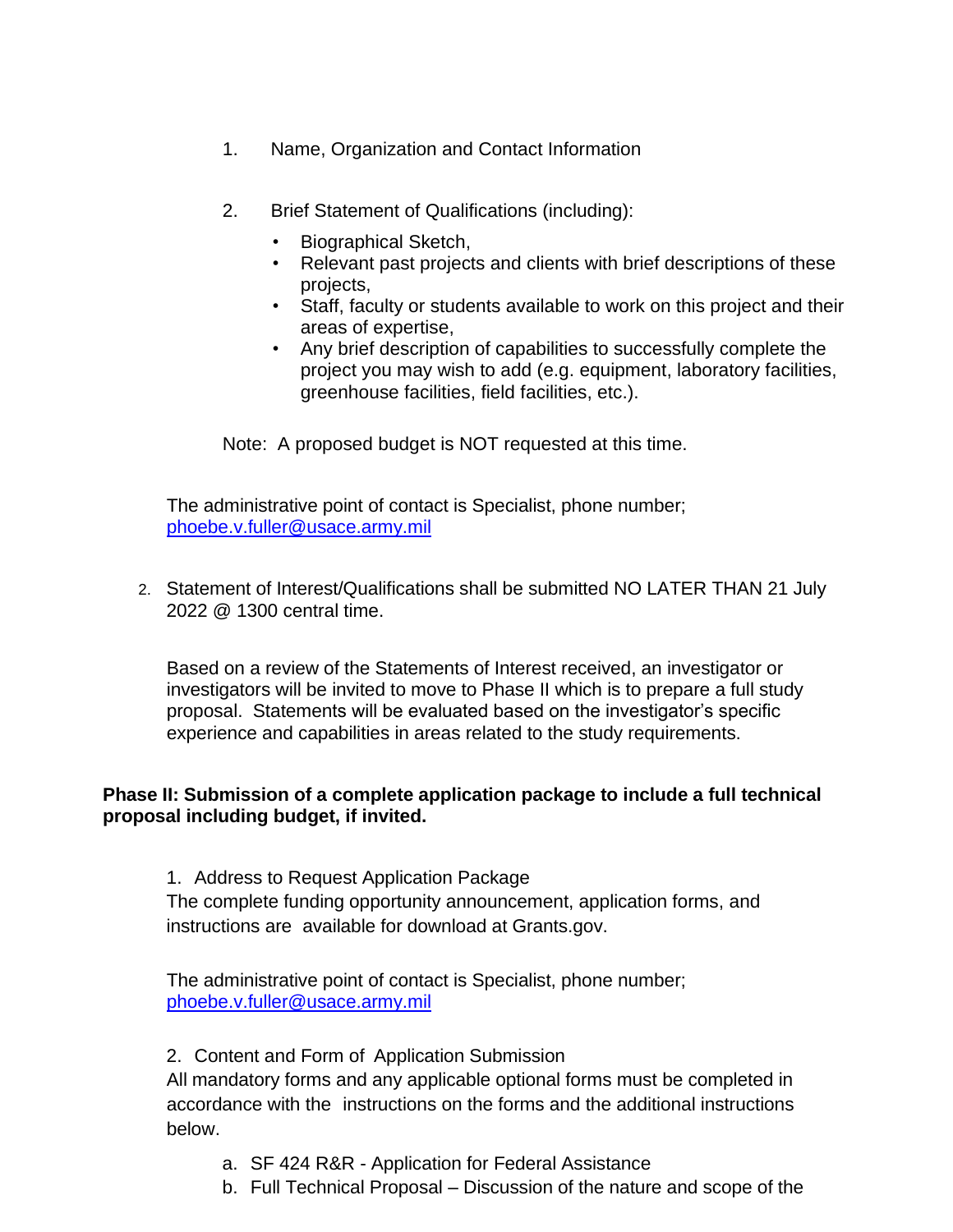research and technical approach. Additional information on prior work in this area, descriptions of available equipment, data and facilities, and resumes of personnel who will be participating in this effort should also be included.

- c. Cost Proposal/Budget Clear, concise, and accurate cost proposals reflect the offeror's financial plan for accomplishing the effort contained in the technical proposal. As part of its cost proposal, the offeror shall submit cost element breakdowns in sufficient detail so that a reasonableness determination can be made. The SF 424 Research & Related Budget Form can be used as a guide but is required if the sub-recipient uses it. The cost breakdown should include the following, if applicable:
	- 1. Direct Labor: Direct labor should be detailed by level of effort (i.e. numbers of hours, etc.) of each labor category and the applicable labor rate. The source of labor rates shall be identified and verified. If rates are estimated, please provide the historical based used and clearly identify all escalation applied to derive the proposed rates.
	- 2. Fringe Benefit Rates: The source of fringe benefit rate shall be identified and verified.
	- 3. Travel: Travel costs must include a purpose and breakdown per trip to include destination, number of travelers, and duration.
	- 4. Materials/Equipment: List all material/equipment items by type and kind with associated costs and advise if the costs are based on vendor quotes and/or engineering estimates; provide copies of vendor quotes and/or catalog pricing data.
	- 5. Subrecipient costs: Submit all subrecipient proposals and analyses. Provide the method of selection used to determine the subrecipient.
	- 6. Tuition: Provide details and verification for any tuition amounts proposed.
	- 7. Indirect Costs: Currently the negotiated indirect rate for awards through the CESU is 17.5%.
	- 8. Any other proposed costs: The source should be identified and verified.
- 3. Application package shall be submitted NO LATER THAN 22 August 2022 @ 1300 central time.
- 4. Submission Instructions

Applications may be submitted by e-mail, or Grants.gov. Choose ONE of the following submission methods: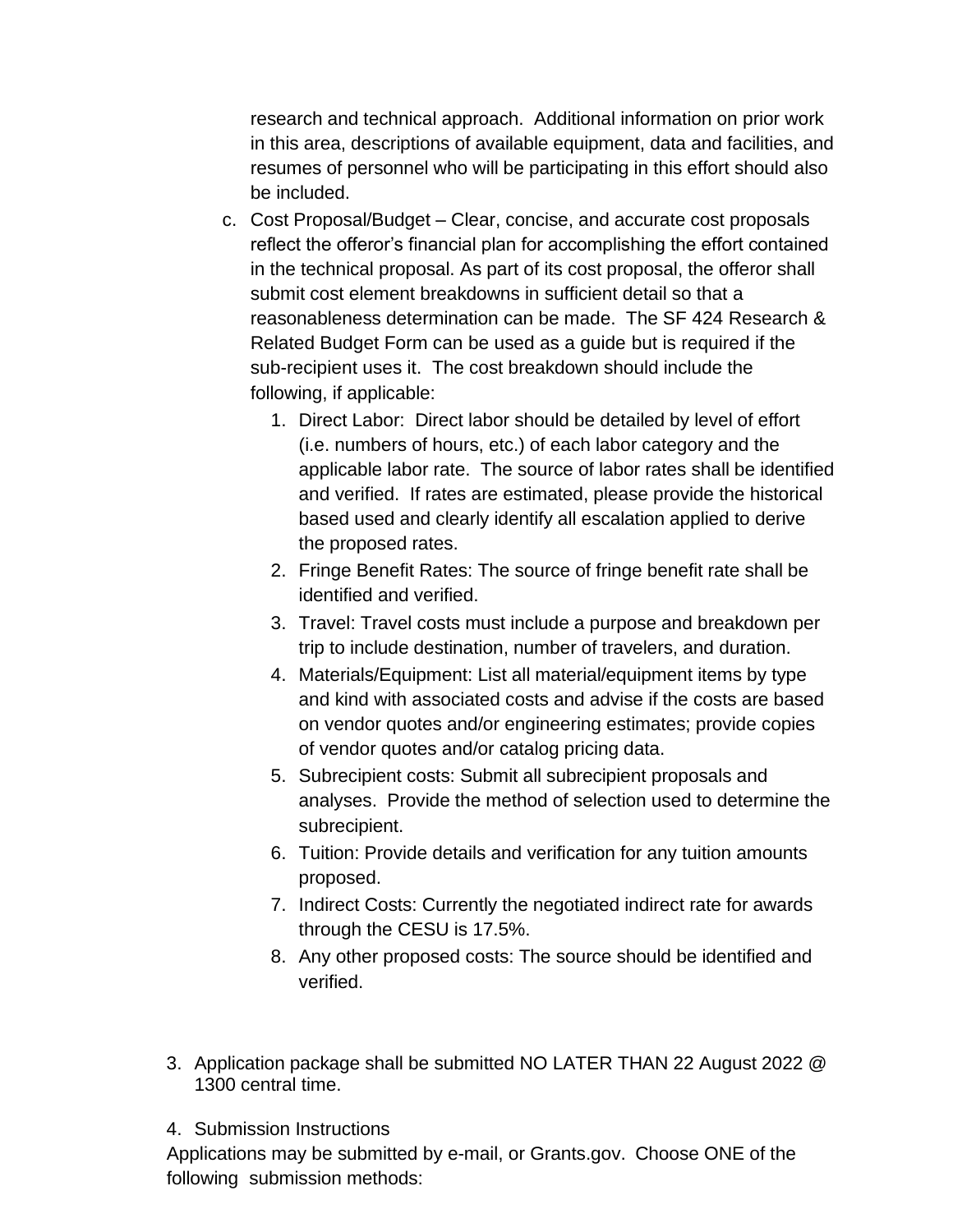a. E-mail:

Format all documents to print on Letter  $(8 \times x 11)$  paper. E-mail proposal to [phoebe.v.fuller@usace.army.mil](mailto:phoebe.v.fuller@usace.army.mil)

### b. Grants.gov: [https://www.grants.gov/:](https://www.grants.gov/)

Applicants are not required to submit proposals through Grants.gov. However, if applications are submitted via the internet, applicants are responsible for ensuring that their Grants.gov proposal submission is received in its entirety.

All applicants choosing to use Grants.gov to submit proposals must be registered and have and account with Grants.gov. It may take up to three weeks to complete Grants.gov registration. For more information on registration, go to

[https://www.grants.gov/web/grants/applicants.html.](https://www.grants.gov/web/grants/applicants.html)

### **Section V: Application Review Information**

1. **Peer or Scientific Review Criteria:** In accordance with DoDGARs 22.315(c), an impartial peer review will be conducted. Subject to funding availability, all proposals will be reviewed using the criteria listed below (technical and cost/price). All proposals will be evaluated under the following two criteria which are of descending importance.

## a. **Technical (items i. and ii. are of equal importance):**

- i. Technical merits of proposed R&D.
- ii. Potential relationship of proposed R&D to DoD missions.
- b. **Cost/Price:** Overall realism of the proposed costs will be evaluated.

#### 2. **Review and Selection Process**

a. **Categories:** Based on the Peer or Scientific Review, proposals will be categorized as Selectable or Not Selectable (see definitions below). The selection of the source for award will be based on the Peer or Scientific Review, as well as importance to agency programs and funding availability.

i. **Selectable:** Proposals are recommended for acceptance if sufficient funding is available.

ii. **Not Selectable:** Even if sufficient funding existed, the proposal should not be funded.